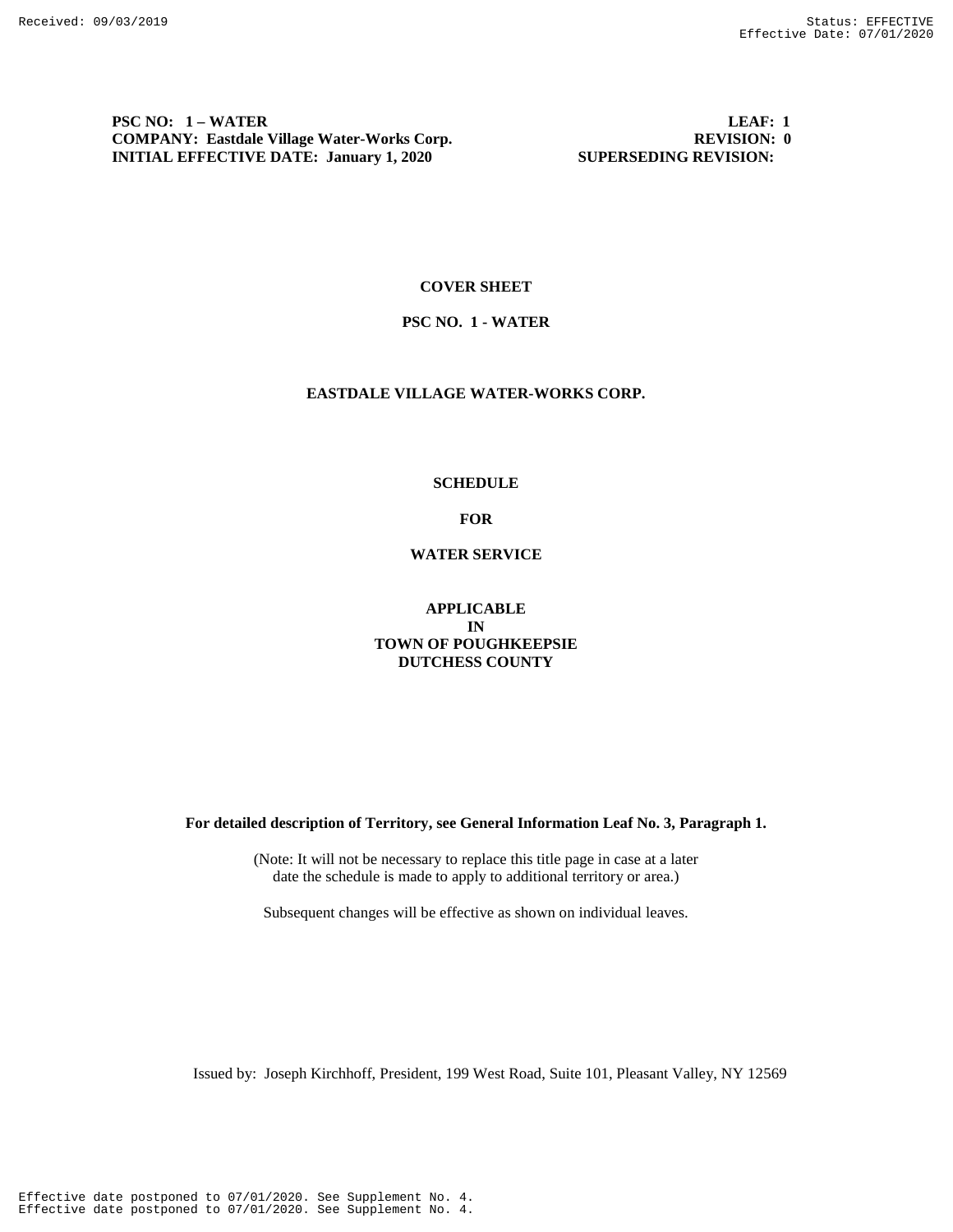# **PSC NO: 1 – WATER LEAF: 2 COMPANY: Eastdale Village Water-Works Corp. REVISION: 0 REVISION: 0 INITIAL EFFECTIVE DATE: January 1, 2020 SUPERSEDING REVISION:**

# **TABLE OF CONTENTS**

# **GENERAL INFORMATION LEAF NO.** 1. Territory 3 2. Application for Water Service 3 3. Deposits - Security 3 4. Deposits - Interest 4 5. Deposits - Return 4 6. Deposits - Other 4 7. General Rules 5 - 6 8. Metered Service 6 - 7 9. Unmetered Service 7 10. Extension of Mains 7 11. Discontinuance of Service - Non-payment 7 - 8 12. Discontinuance of Service - Other 8 - 9 13. Discontinuance of Residential Service - Special Procedures 9 14. Deferred Payment Agreements 9 15. Complaint Handling Procedures 10 16. Restoration of Service 10 - 11 17. Interest on Customer Overpayments 11 18. Regulation 11 **RATES** Service Classification No. 1 12 Service Classification No. 1 (Con't) 13 Service Classification No. 2 14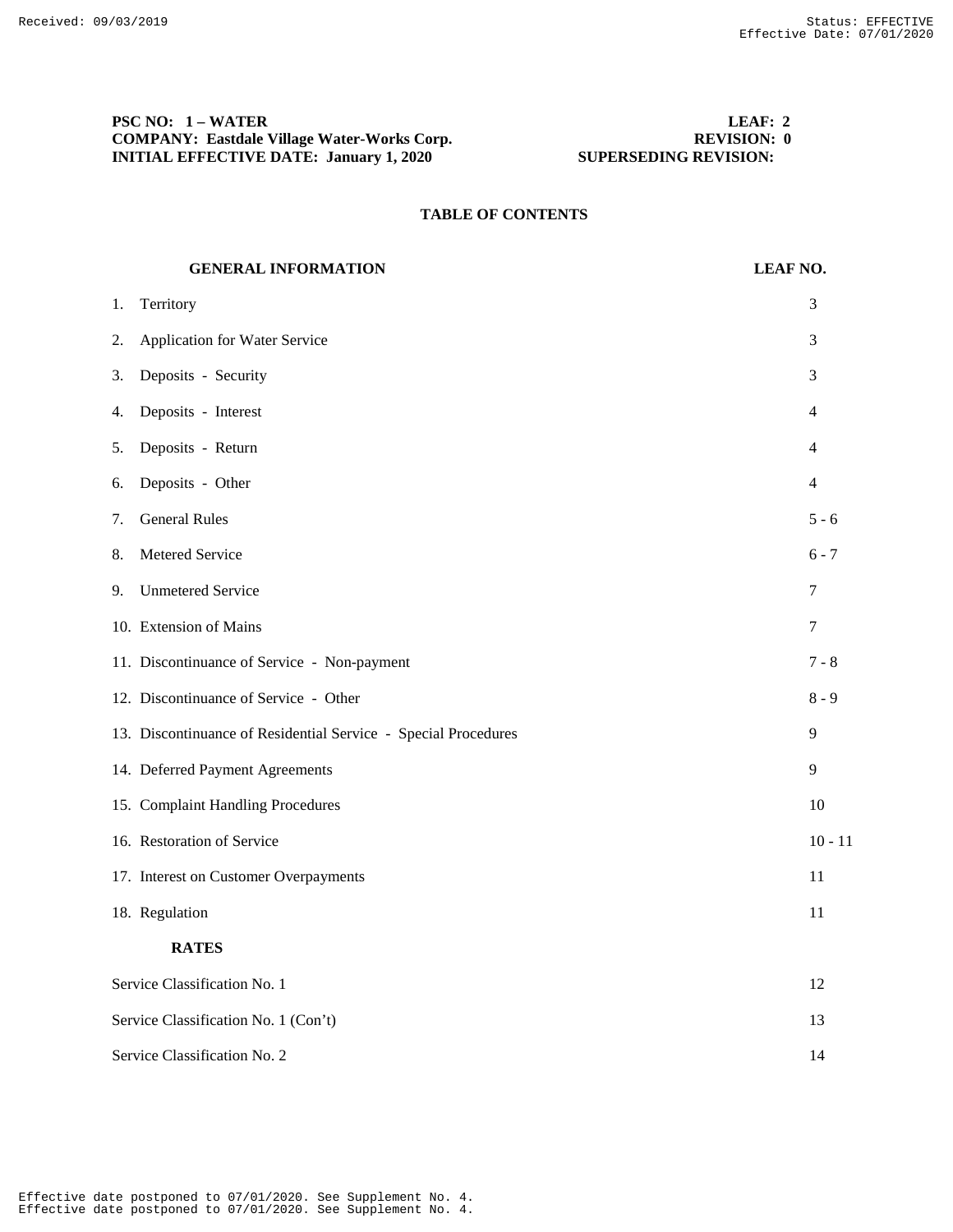# **PSC NO: 1 – WATER LEAF: 3 COMPANY: Eastdale Village Water-Works Corp. REVISION: 0 REVISION: 0 INITIAL EFFECTIVE DATE: January 1, 2020** SUPERSEDING REVISION:

#### **GENERAL INFORMATION**

1. Territory (County, Town, Development, Streets, etc.)

Eastdale Village (a subdivision; not a New York State village), Town of Poughkeepsie, Dutchess County.

### 2. Application for Water Service

- A. Written application for service may be required.
- B. A separate application may be required for each premises.
- C. Premises may be subject to inspection by the company.
- D. Applications need not be accepted from customers with charges due on any water accounts with the company. The company must accept an application if the customer enters into a deferred payment agreement.
- E. Service pipe installations are subject to company approval.
- 3. Deposits Security
	- A. As a condition of receiving service, the company may require a deposit from customers that are delinquent (having a bill remaining unpaid 23 days from the date mailed), seasonal, short term or temporary or who have had service terminated for non-payment during the preceding 6 months. In addition, a deposit may also be required from a non-residential customer whose credit has not been established with the company. A delinquent customer shall be provided with a written notice 20 days before the deposit is assessed which states that failure to make timely payments will permit the company to require a deposit from such customer.
	- B. Deposits from applicants and customers may not exceed two times the estimated average monthly bill for a calendar year, except in the case of customers whose usage varies widely where deposits may not exceed twice the average monthly bill for the peak season.
	- C. The company shall perform an annual review of the billing history of every customer who has a deposit with the company to assure that a deposit is still required under (3A) above and that the amount of the deposit conforms with (3B) above. The company reserves the right to review the deposit at any time. If a review shows that the deposit held falls short of the amount the company may require by 25 percent or more, the company may require the payment of an additional amount. If a review shows that the deposit held exceeds the amount required by 25 percent or more, the company shall refund the excess to the customer. The customer may request a downward revision of the deposit.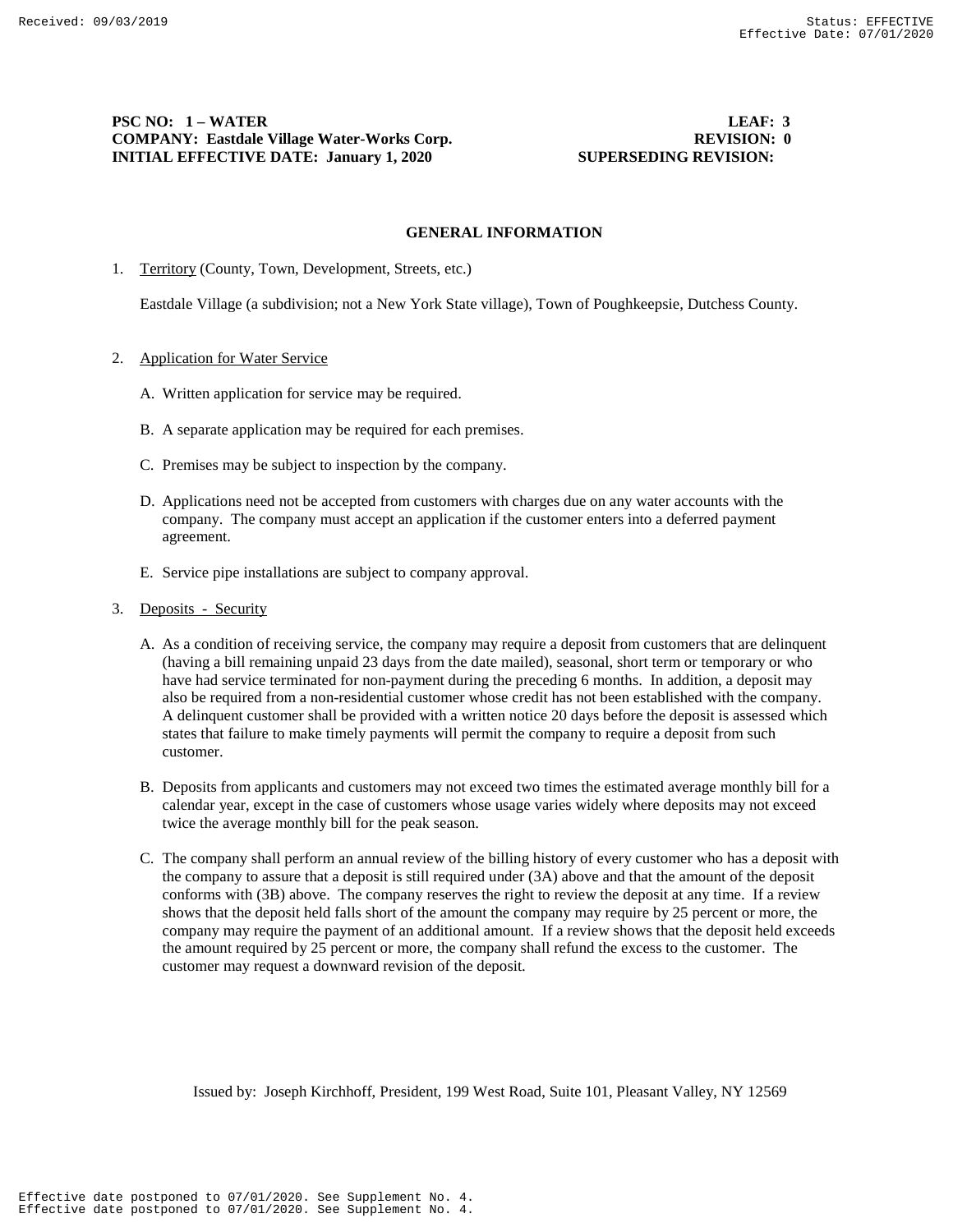# **PSC NO: 1 – WATER LEAF: 4 COMPANY: Eastdale Village Water-Works Corp. REVISION: 0 REVISION: 0 INITIAL EFFECTIVE DATE: January 1, 2020** SUPERSEDING REVISION:

#### **GENERAL INFORMATION**

#### 4. Deposits - Interest

Every deposit shall earn simple interest at the rate per annum prescribed by the Public Service Commission. The interest must be paid to customers when the deposit is returned. If the deposit has been held for 12 consecutive months or more, the interest must be credited to the customer no later than the first bill rendered after the next succeeding first day of October and at the end of each succeeding 12 month period.

#### 5. Deposits - Return

- A. The company shall return to a customer a deposit or portion of a deposit and all interest thereon no more than 30 days after:
	- (1) the day the account is closed and all bills are paid; or
	- (2) the date of the first bill for service rendered after a 12 month period during which time the customer was not delinquent, provided there is no other basis for the company to request a deposit; or
	- (3) a review of the deposit shows that a reduction of the deposit is warranted.
- B. A deposit or portion of a deposit plus interest thereon that is subject to return may be credited to the customer's account in the amount of any outstanding charges. If any balance remains, a refund check shall be issued.
- 6. Deposits Other
	- A. In the event that the applicant desires service for a trailer or other non-permanent structure, he shall deposit with the company all costs of the connection of such service. Said deposit shall bear simple interest as required above and shall be refunded at the end of 10 years, or sooner in the event that a permanent structure for such service connection is completed.
	- B. The company may also require deposits from customers to guarantee future payments as set forth in lawn sprinkler, main extension, or other forms of contracts which are in a form approved by the Public Service Commission. The interest rates for these deposits will be the same as the interest rates for security deposits and such interest will be credited to the customer as prescribed by Commission rules.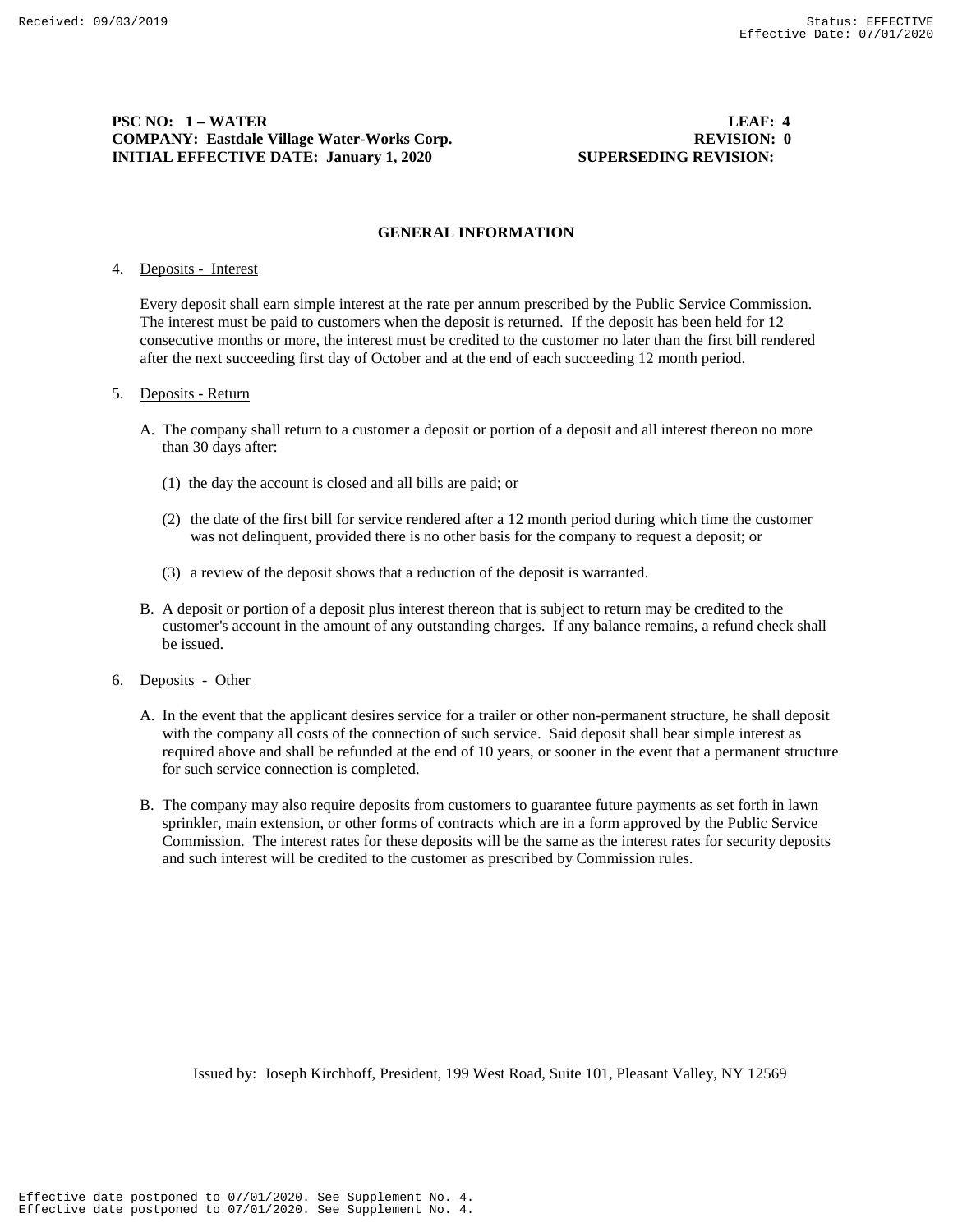# **PSC NO: 1 – WATER LEAF: 5 COMPANY: Eastdale Village Water-Works Corp. REVISION: 0 REVISION: 0 INITIAL EFFECTIVE DATE: January 1, 2020** SUPERSEDING REVISION:

### **GENERAL INFORMATION**

### 7. General Rules

- A. Customers must provide 10 days' written notice prior to the date on which termination of service is requested or prior to a change of occupancy, until which date the customer will be responsible for payment of service.
- B. Fire hydrants shall not be used without the written permission of the company or unless in conformance with filed fire protection tariff provisions.
- C. The company will not be liable for damage resulting from the presence of its facilities, supply, or use of water service, except damage resulting from gross negligence of the company.
- D. The company may shut off water in its mains to make repairs and extensions. Where possible, proper advance notice will be made to customers affected.
- E. The use of water for sprinkling, swimming pools, or other less essential uses may be restricted or prohibited where such use may unreasonably reduce the adequacy of service for other domestic purposes.
- F. There must be a separate service for each premises, unless an alternative is pre-approved by the Company.
- G. Installation of service pipes and mains will not normally be made when the ground is frozen.
- H. The customer is responsible for service pipes and plumbing within the property line. Any plumbing work done on the customer's service pipe is subject to approval by the company. No underground work shall be covered up until it has been inspected and approved by the company.
- I. All leaks on customer premises or the customer portion of the service pipe must be repaired as soon as possible.
- J. All mains, services (up to the property line) and other water system facilities will be maintained and replaced by the company.
- K. The company will supply water in the distribution system at pressures between 20 and 100 pounds per square inch (psi) and will strive, where practicable, to maintain a normal working pressure of 60 psi with a minimum of 35 psi. If the company makes changes to its system which cause the pressure to increase to over 100 psi to existing customers, the company will be responsible for the first installation of the necessary equipment in the customer's premises. From that point on the equipment will be considered part of the customer's internal plumbing and the customer will be responsible for its maintenance or replacement. If a water pressure reducing valve, in the customer's or applicant's opinion, is necessary or desired to safeguard the plumbing, it is the customer's or applicant's responsibility to purchase, install and maintain this equipment. Where a pressure reducing valve is used it is also advisable to install a suitable pressure relief valve. All installations will comply with the local building codes and standards and are considered a part of the customer's internal plumbing.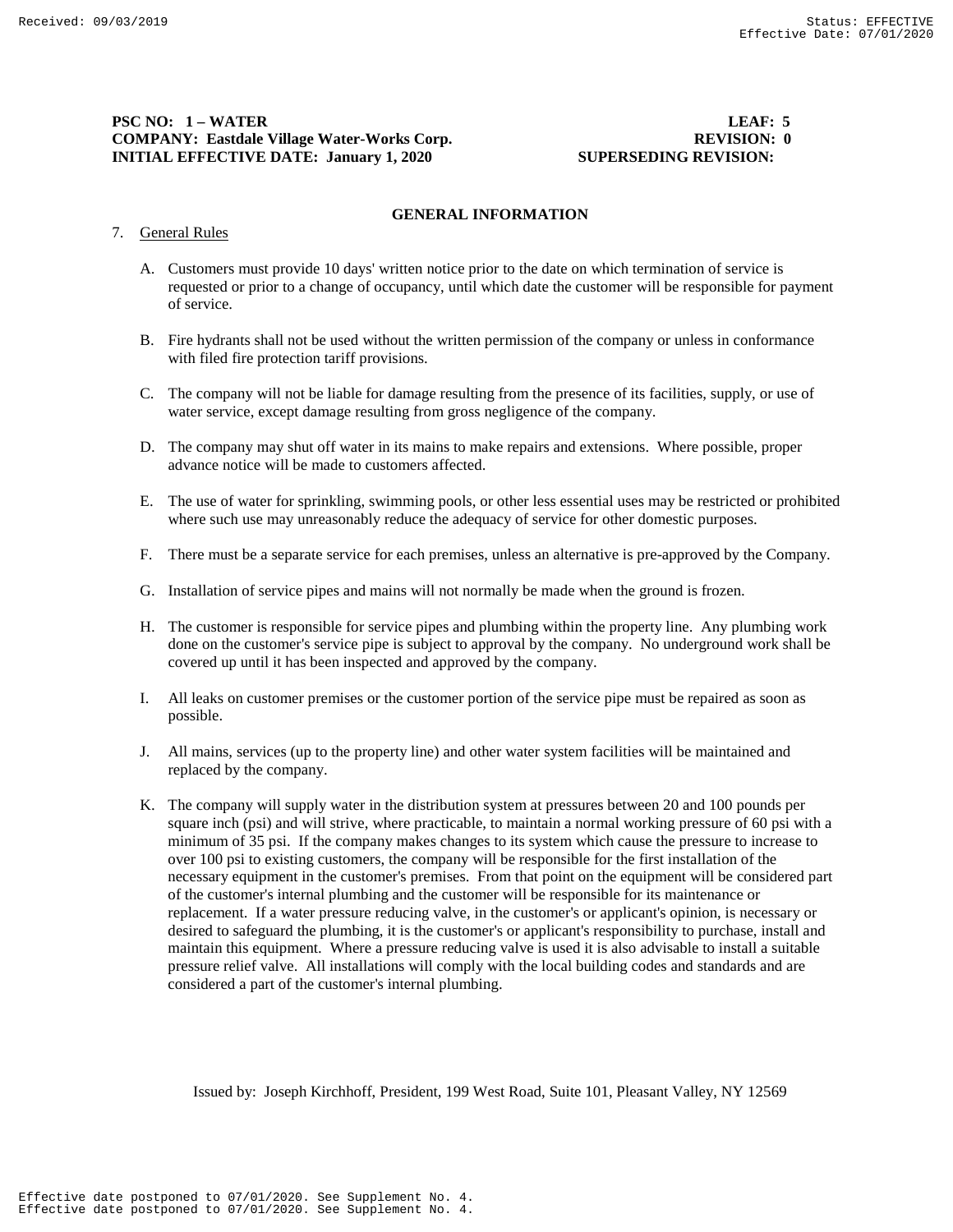# **PSC NO: 1 – WATER LEAF: 6 COMPANY: Eastdale Village Water-Works Corp. REVISION: 0 REVISION: 0 INITIAL EFFECTIVE DATE: January 1, 2020** SUPERSEDING REVISION:

#### **GENERAL INFORMATION**

- L. Where an applicant is seeking service at an elevation or gradient which could not otherwise be adequately serviced by existing plant, the company will require that the applicant bear the additional cost of providing such extraordinary service, or in the alternative, require the applicant to purchase, install and maintain the necessary special equipment, such as a hydro-pneumatic system, needed to serve the premises. The installation of a hydro-pneumatic system as part of the customer's internal plumbing may be subject to approval of the Health Department and should comply with local building codes and standards.
- M. Cross connections to water sources other than the company's or with other facilities are strictly prohibited. Customers must, at their expense, install and maintain such backflow prevention devices as may be required by the company in accordance with good water works practice or applicable laws or regulations.
- N. Customers must permit company representatives to enter their premises on reasonable request for purposes relating to the operation and maintenance of the company's system, including inspection of the customer's and the company's facilities, installation, reading, testing, replacement and removal of meters, and terminating and restoring service.
- O. No person shall maliciously, willfully or negligently break, damage, destroy, uncover, deface, block access to or tamper with any pipe, valve, meter, structure, appurtenance or equipment which is a part of the water works system.
- 8. Metered Service (if applicable and provided for in Service Class No. 1)
	- A. A meter of a type approved by the Commission is required for each premises.
	- B. The company will furnish, install, and maintain the meter. Unless the meter register is set at zero, the company shall attach a tag with the date and meter dial reading at the time of installation.
	- C. The customer will provide a location for the meter acceptable to the company and will be responsible for the cost of repairing damage resulting from human interference, frost, backflow of hot water, or other such causes.
	- D. Where the company agrees it is necessary to set a meter outside the building, it shall be installed at the expense of the customer in a pit acceptable to the company which is both water-tight and frostproof. The cover of the pit shall be fastened with a convenient locking device. Where the distance from the property line to the front wall of the building is greater than 75 feet, the company may require that the meter be set in a pit at or near the property line. If the pit is to be installed on property not owned or controlled by the customer, written consent of the owner of the property shall be obtained prior to the installation.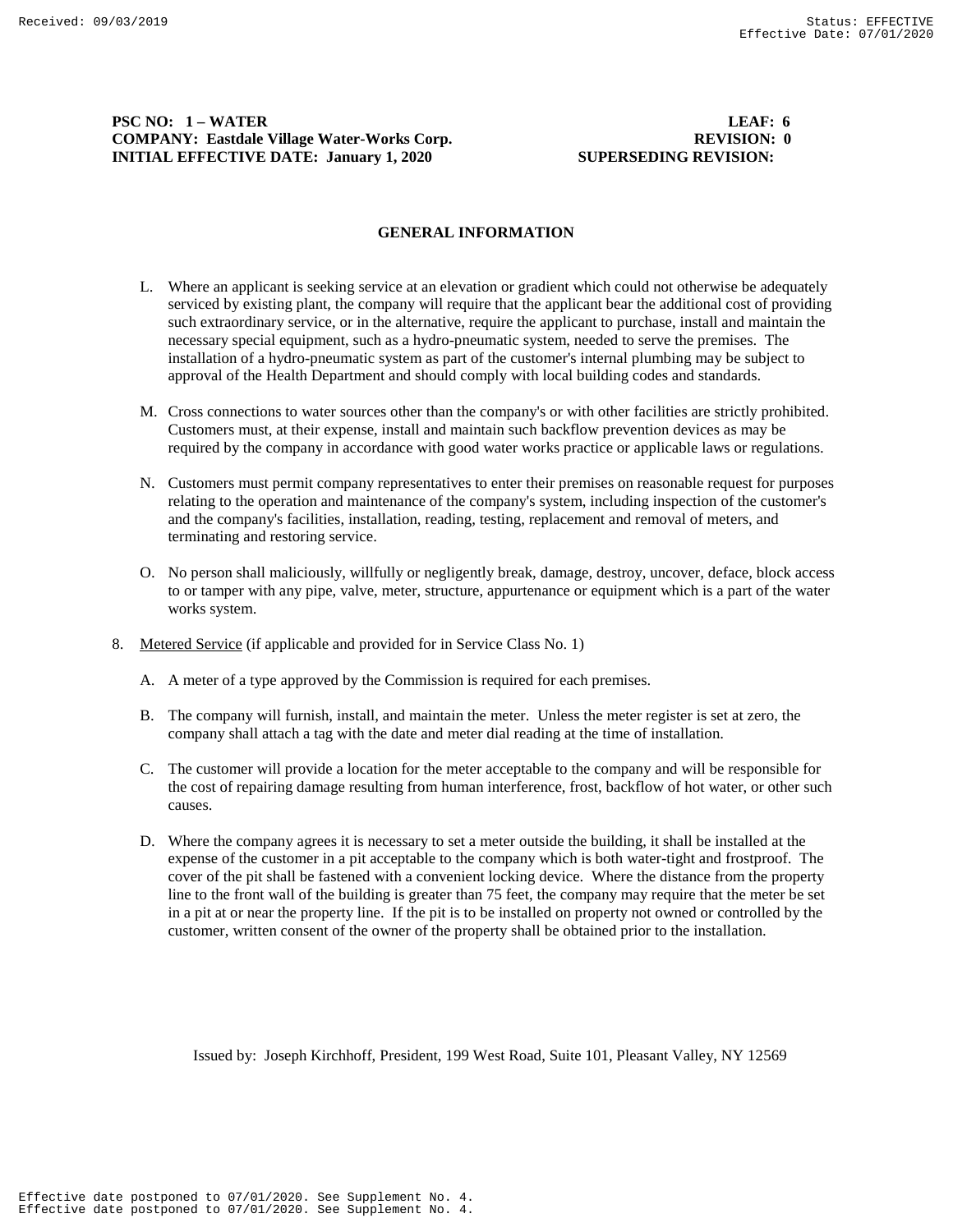# **PSC NO: 1 – WATER LEAF: 7 COMPANY: Eastdale Village Water-Works Corp. REVISION: 0 REVISION: 0 INITIAL EFFECTIVE DATE: January 1, 2020** SUPERSEDING REVISION:

#### **GENERAL INFORMATION**

- E. The company reserves the right to remove, test, and replace the meter.
- F. The company shall afford the customer an opportunity to verify the final reading of any water meter removed from the premises and obtain the customer's signature on a meter removal card which shows the date removed and the reading.
- G. Meters will be tested in conformance with rules of the Public Service Commission. In the case of a disputed account involving the accuracy of the meter, the company will have the meter tested upon the request of the customer. Should the customer request to have a second meter test within 1 year, the customer will be responsible for the actual cost incurred to have the meter tested including the cost to remove the meter, payable in advance to the company. This fee will be refunded if the meter's final weighted average is found to register in excess of 100 percent. Adjustments in bills for over-registration of the meter will be made in accordance with the current rules of the Public Service Commission.
- H. Bills will show meter readings and the dates read.
- I. Bills will be reasonably estimated where a meter has been inaccessible and will be so indicated on the bill.
- J. Where a meter has ceased to register or its percentage of accuracy cannot be determined, an estimated bill for the current period may be rendered. For all other periods the bill shall be the minimum applicable charge.
- 9. Unmetered Service (if applicable and provided for in Service Class No. 1

All applicable provisions of this tariff shall apply.

#### 10. Extension of Mains

Mains will be extended in conformance with Commission Rules and Regulations found in 16 NYCRR, Part 501.

# 11. Discontinuance of Service - Non-Payment

 Service may be discontinued under the following provisions: for non-payment of any amount due for water supplied, for failure to make any payment due under a deferred payment agreement or for meter repairs (see Section 8C), for failure to post a required deposit or for failure to pay any fee or charge accruing under the contract or tariff.

Issued by: Joseph Kirchhoff, President, 199 West Road, Suite 101, Pleasant Valley, NY 12569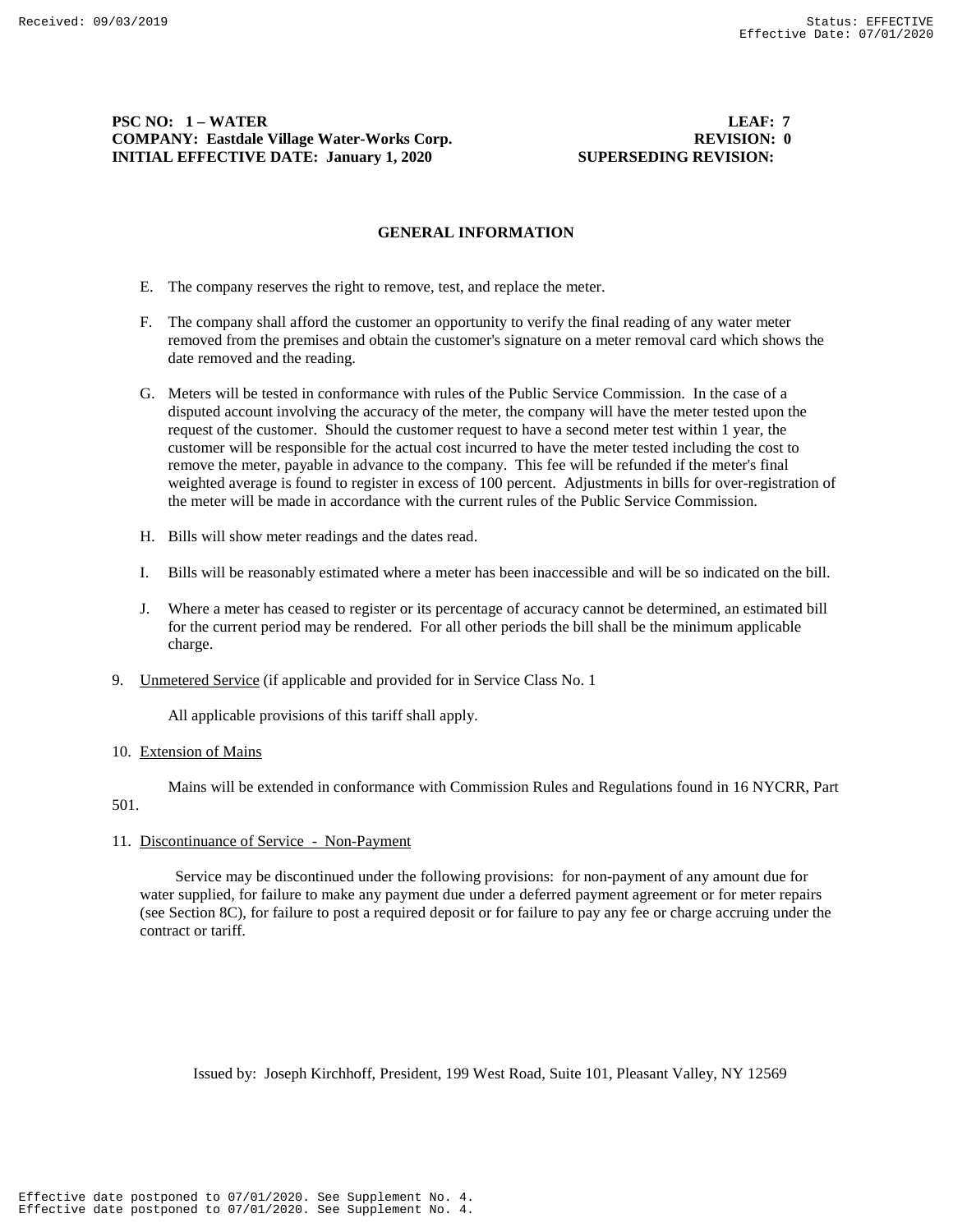# **PSC NO: 1 – WATER LEAF: 8 COMPANY: Eastdale Village Water-Works Corp. REVISION: 0 REVISION: 0 INITIAL EFFECTIVE DATE: January 1, 2020** SUPERSEDING REVISION:

#### **GENERAL INFORMATION**

- A. A bill not paid within 23 days of mailing is considered delinquent, and the company may discontinue service after complying with 16 NYCRR, Part 533 which requires: (1) 15 days written notice if served personally, or (2) 15 days after a registered letter containing such notice has been signed or refused, or (3) 18 days after mailing written notice in a post-paid wrapper. Service will not be re-established until payment of all proper arrears, charges and deposits is made or a deferred payment agreement is entered into. Receipt of a subsequently dishonored negotiable instrument in response to a notice of discontinuance shall not constitute payment of the customer's account and the company shall not be required to issue additional notice prior to discontinuance. There will be a charge for processing all returned checks equal to the bank charge plus a handling fee of \$5.00 (not to exceed the maximum allowed by Section 5-328 of General Obligations Law).
- B. The company will not discontinue service to residential premises for non-payment of bills on a Friday, Saturday, Sunday, public holiday (as defined in General Construction Law), or on a day on which the utility's main office is closed. Discontinuance can only take place from Monday to Thursday between the hours of 8 a.m. and 4 p.m.
- C. The company will not discontinue service for non-payment of bills to any person or entity receiving public assistance if the payment for such service is to be paid directly by the Department of Social Services or by the local Social Services representatives.
- 12. Discontinuance of Service Other
	- A. Service rendered under any application, contract or agreement may be discontinued by the company after reasonable notice for any of the following reasons:
		- (1) For willful or indifferent waste of water due to any cause or for non-authorized use of water.
		- (2) For failure to protect from damage the meter and connection, or for failure to protect and maintain the service pipe or fixtures on the property of the customer in a condition satisfactory to the company.
		- (3) For tampering with any meter, connections, service pipe, curb cock, seal or any other appliance of the company controlling or regulating the customer's water supply.
		- (4) For failure to provide the company's employees reasonable access to the premises supplied, or for obstructing the way of ingress to the meter or any other appliances controlling or regulating the customer's water supply.
		- (5) In case of vacancy of the premises.

Issued by: Joseph Kirchhoff, President, 199 West Road, Suite 101, Pleasant Valley, NY 12569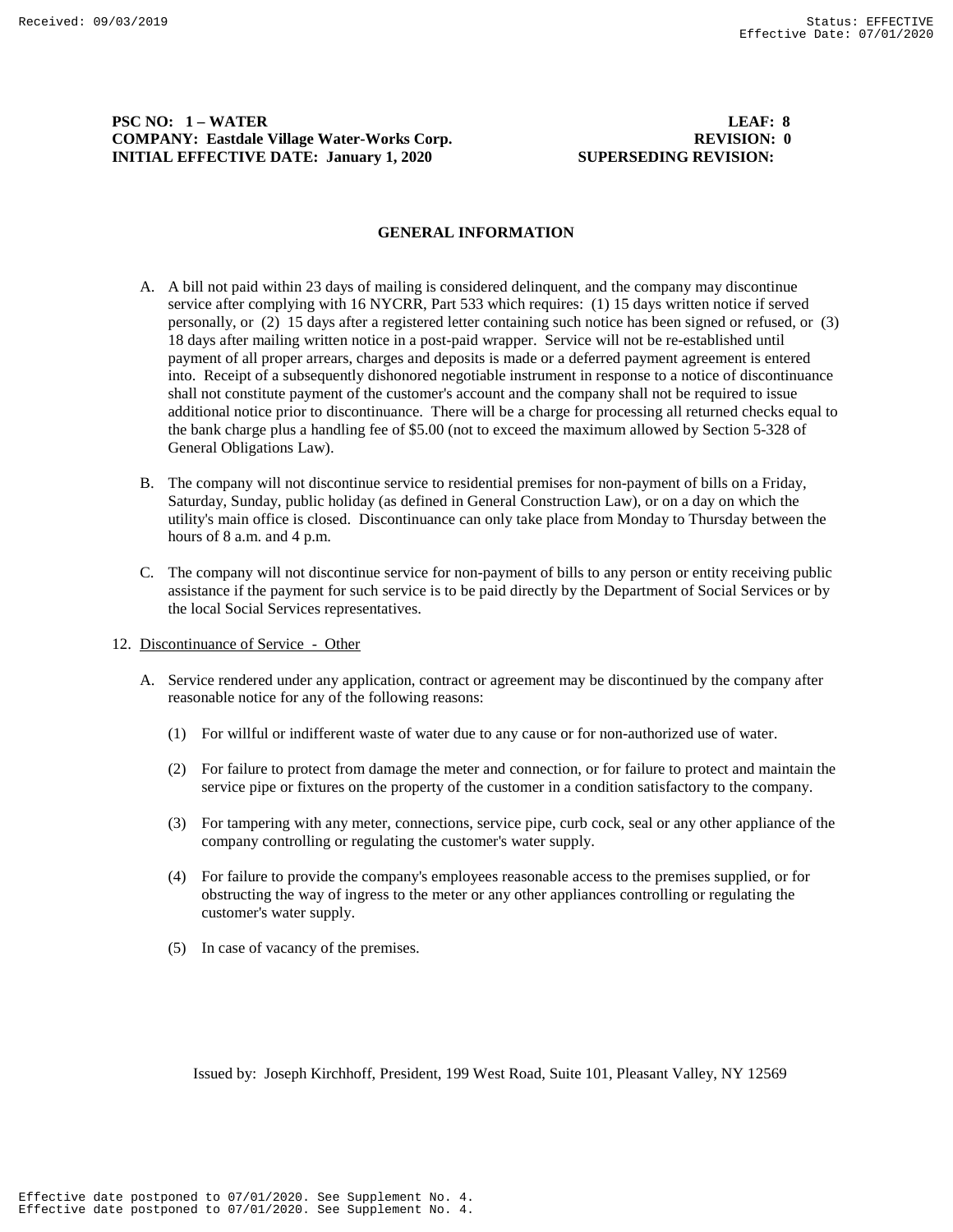# **PSC NO: 1 – WATER LEAF: 9 COMPANY: Eastdale Village Water-Works Corp. REVISION: 0 REVISION: 0 INITIAL EFFECTIVE DATE: January 1, 2020** SUPERSEDING REVISION:

#### **GENERAL INFORMATION**

- (6) For cross connections.
- (7) For submetering or reselling water.
- (8) For non-compliance with water usage restrictions.
- (9) For violation of any rule or regulation of the company as filed with the Public Service Commission, provided such violation affects the reliability or integrity of the water system.
- B. Written notice of discontinuance of service shall contain the information required by 16 NYCRR Section 533.3 and will be given except in those instances where a public health hazard exists.
- C. The company may, at any time, temporarily discontinue water service in case of accident, or for the purpose of making connections, alterations, repairs, changes, etc.
- D. Except as stated in the preceding paragraph, or in the case of a violation that threatens the integrity of the water system, the company shall not discontinue service to any customer on a Friday, Saturday, Sunday, Public Holiday or on a day when the company is not open for business. Public Holiday shall refer to those holidays defined in the General Construction Law.

#### 13. Discontinuance of Residential Service - Special Procedures

 If termination of service would result in serious impairment to health and safety, the company must delay the termination of service or, if service has already been terminated, must restore service, for thirty days under the following conditions:

- A. all occupants are either blind, disabled, 62 years of age or older or 18 years of age or under;
- B. a medical emergency exists; or
- C. if heating would be affected between November 1 and April 1.

 It is the customer=s responsibility to notify the company that such conditions exist and to provide any required documentation. The company may require that the customer make appropriate arrangements to pay any arrears as well as pay current bills.

### 14. Deferred Payment Agreements

 In addition to those circumstances in Section 13, the company will consider granting customers reasonable payment terms in cases where a customer is threatened with termination of service, or where the company has issued a backbill to a customer. Any such agreement may require the customer to make a reasonable down payment, and to pay current bills when issued.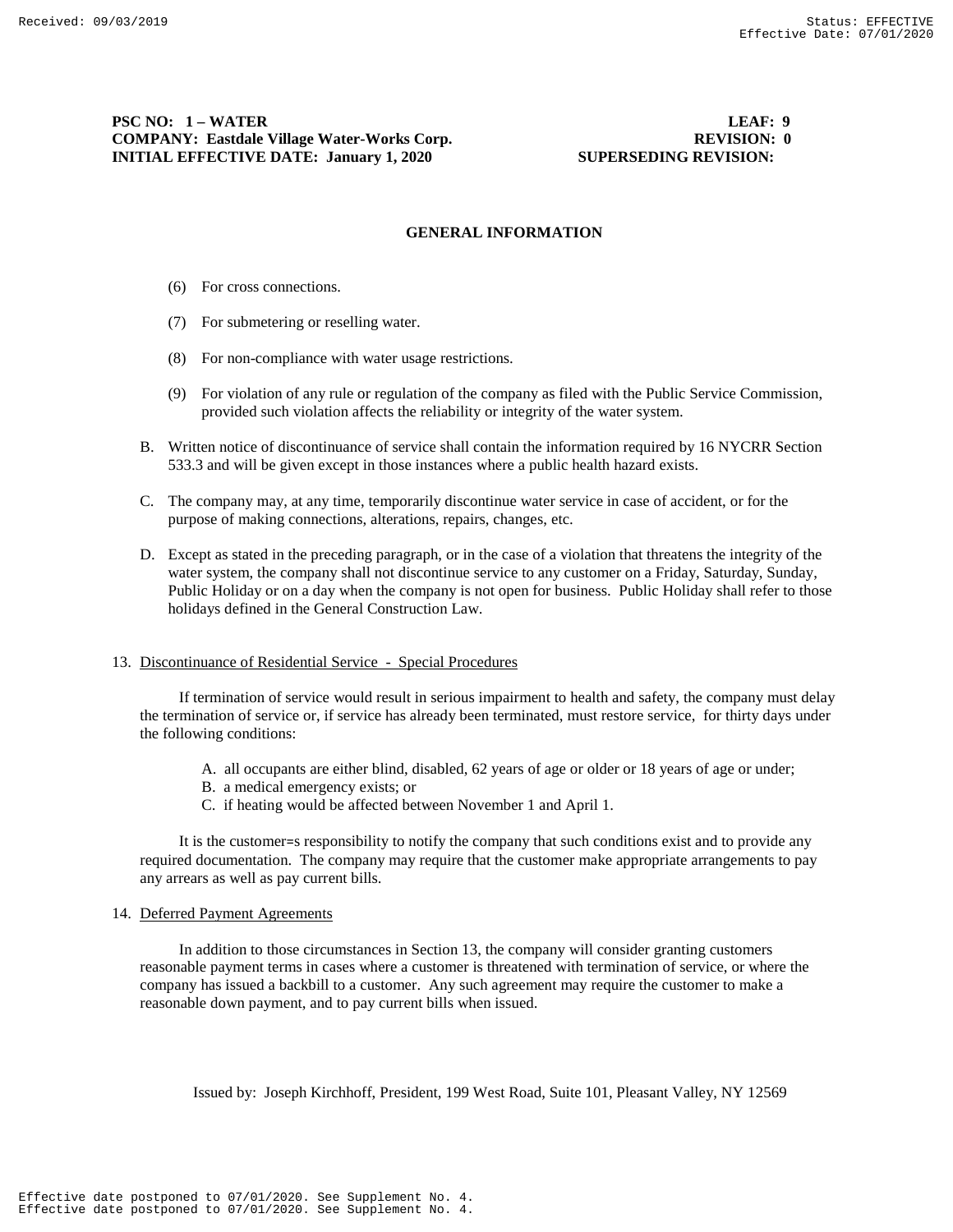# **PSC NO: 1 – WATER LEAF: 10 COMPANY: Eastdale Village Water-Works Corp. REVISION: 0 REVISION: 0 INITIAL EFFECTIVE DATE: January 1, 2020** SUPERSEDING REVISION:

#### **GENERAL INFORMATION**

#### 15. Complaint Handling Procedures

- A. The company will promptly investigate and evaluate all complaints received from customers regarding bills for service rendered or required deposits. The results of the company's findings will be reported to the customer. During the period of investigation and evaluation, service will not be discontinued, nor shall a new notice of termination be issued, provided, however, that the customer will be required to pay the undisputed portion of any balance due, which may include bills for current usage.
- B. After the completion of such an investigation, if the company determines that the disputed service has been rendered, or that the disputed charge or deposit is proper in whole or in part, the company may require that the full bill or deposit be paid. Appropriate notices of the determination shall be given to the customer, and where notice of discontinuance of service was previously sent, or is served with the determination, such notice shall include a statement advising the customer of the availability of the Commission's complaint handling procedures, including the address and telephone number of the Department's Consumer Services Division. Where prior notice of discontinuance was sent, company procedure provides for discontinuance of service if customer fails to pay the proper amount due and owing within 5 days after notice of the company determination was served personally on the customer or at least 8 days after mailing of the notice. Under no circumstances will discontinuance of service occur if so precluded by the Commission.
- C. In situations where the complaint procedures of the Commission have been invoked and it is determined that the disputed service has been rendered or that the disputed charge or deposit is proper and prior notice of discontinuance was sent, a customer's service will not be discontinued for failure to pay the amount found due and owing until at least 5 days after notice of the Commission's determination, where personal service is made, or at least 8 days after mailing of such a notice.

#### 16. Restoration of Service

 A charge will be made to restore service after discontinuance at the customer=s request, for non-payment or for violation of these rules.

 This charge will be \$50.00 during normal business hours (8:00 a.m. to 4:00 p.m., Monday through Friday), \$75.00 outside of normal business hours Monday through Friday and \$100.00 on weekends or public holidays. The holidays for which the \$100.00 charge will apply are as follows:

New Year's Day Labor Day Dr. Martin Luther King, Jr. Day Columbus Day Lincoln's Birthday Veteran's Day Washington's Birthday **Thanksgiving Day** Thanksgiving Day Memorial Day Christmas Day Independence Day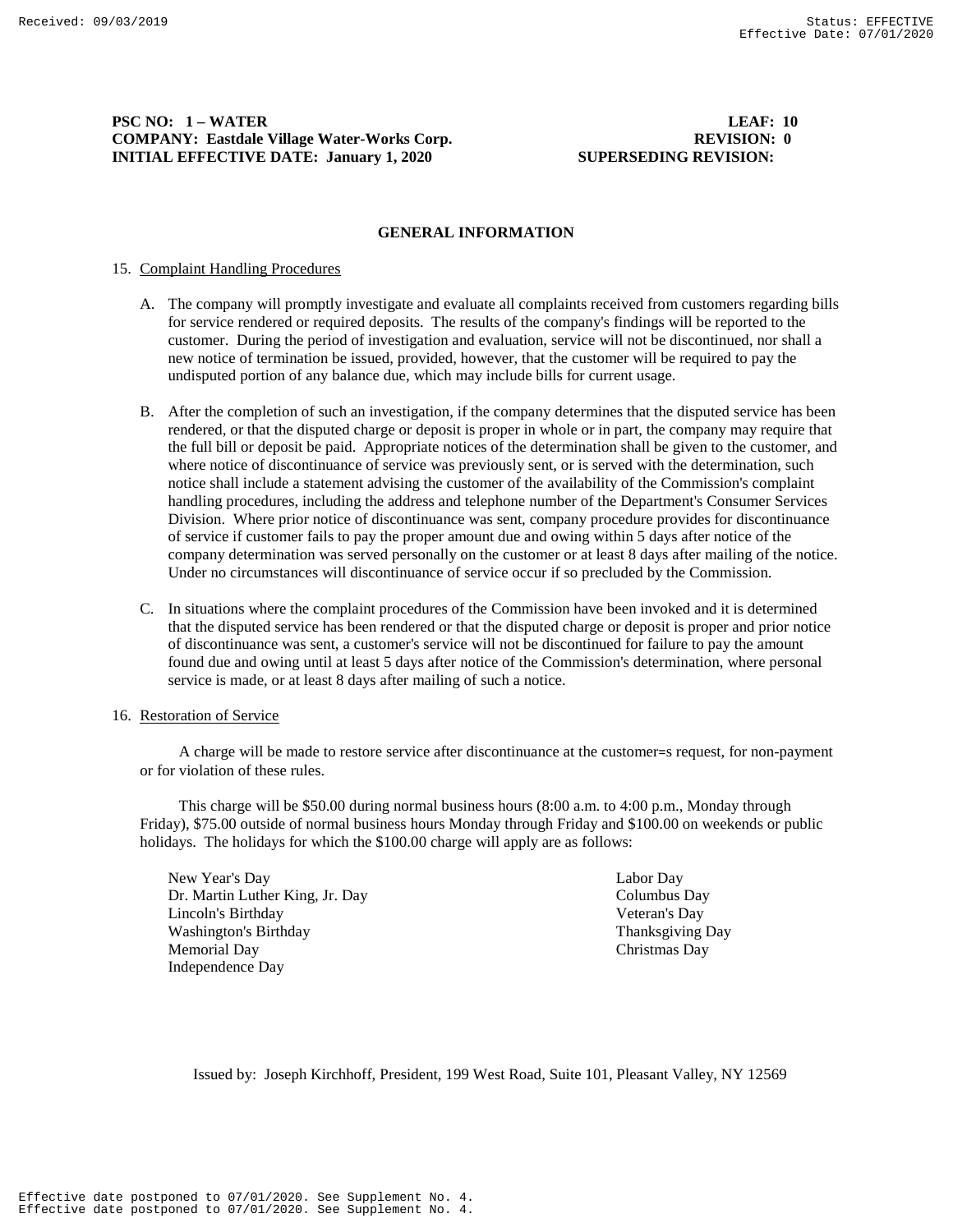# **PSC NO: 1 – WATER LEAF: 11 COMPANY: Eastdale Village Water-Works Corp. REVISION: 0 REVISION: 0 INITIAL EFFECTIVE DATE: January 1, 2020** SUPERSEDING REVISION:

#### **GENERAL INFORMATION**

In a case where service is being restored after discontinuance for non-payment, the company may require full payment of all arrears as well as the restoration of service charge. If the company and the customer have entered into some form of payment agreement, the agreed upon down payment may be required before service will be restored.

If it becomes necessary to disconnect service at the main because of willful acts of a customer, the service restoration charge will include the actual costs incurred by the company to disconnect and reconnect the service.

#### 17. Interest on Customer Overpayments

The company will provide interest on a customer overpayment as follows:

- A. A customer overpayment is defined as payment by the customer to the company in excess of the correct charge for water service supplied to the customer which was caused by erroneous billing by the utility.
- B. The rate of interest on such amounts shall be the greater of the unadjusted customer deposit rate or the applicable late payment rate, if any, for the service classification under which the customer was billed. Interest shall be paid from the date when the customer overpayment was made, adjusted for any changes in the deposit rate or late payment rate, and compounded monthly, until the date when the overpayment was refunded.
- C. The company will not pay interest on customer overpayments that are refunded within 30 days after such overpayment is received by the company.

#### 18. Regulation

 All matters, rules and other situations concerning the rendering of water service which are not specifically covered herein or in a provision of the New York State Codes, Rules and Regulations and which are subject to the jurisdiction of the Public Service Commission, and for which a customer and the company cannot agree as to an equitable and fair solution will be referred to said Commission to be resolved. Either the customer or the company may request that a rule or provision of this tariff be changed for a particular situation.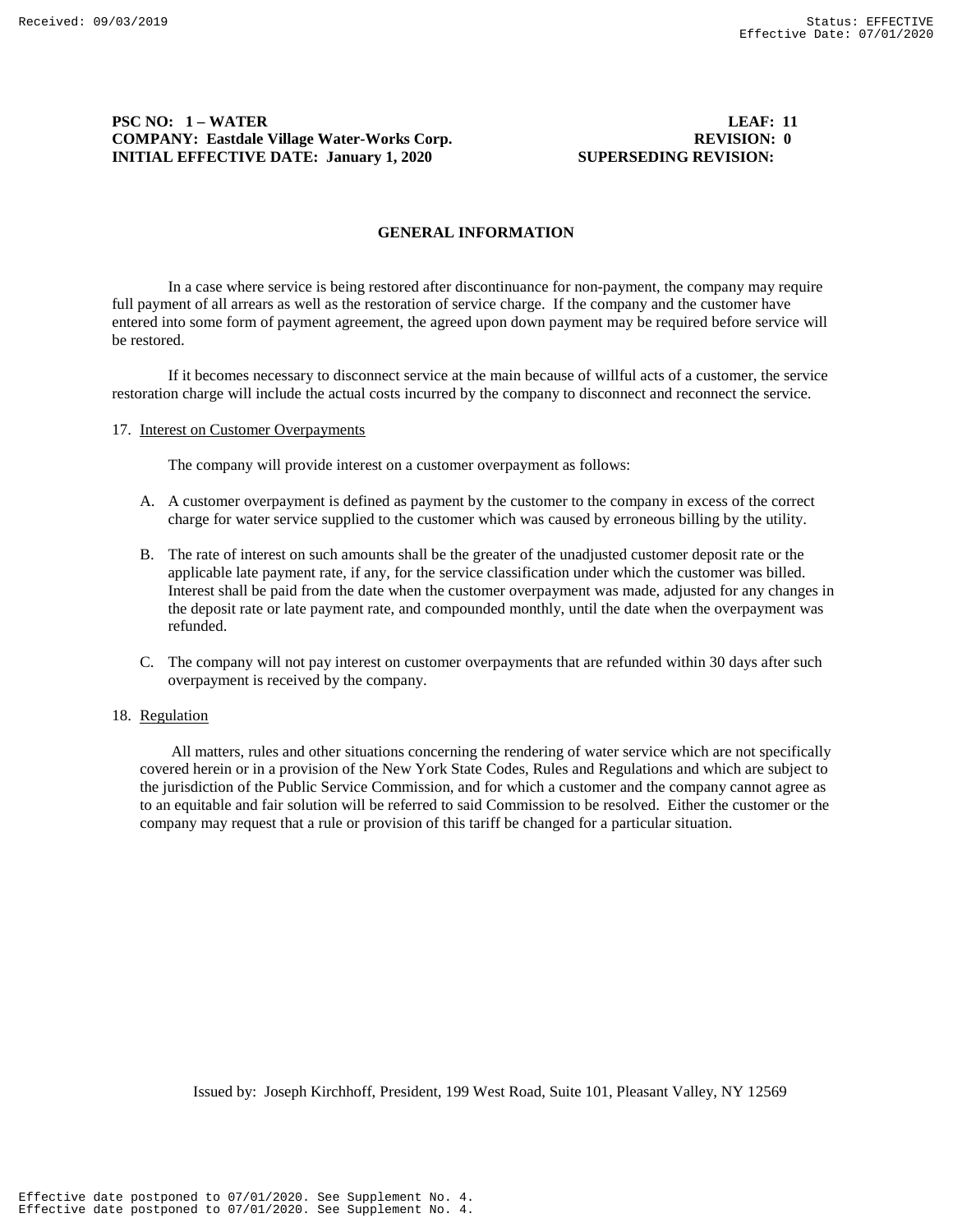# **PSC NO: 1 – WATER LEAF: 12 COMPANY: Eastdale Village Water-Works Corp. INITIAL EFFECTIVE DATE: July 1, 2020 SUPERSEDING REVISION: 0**

# **SERVICE CLASSIFICATION NO. 1**

### Applicable to:

Residential, commercial, and general metered service.

### Character of Service:

Continuous. The minimum term for service is one year. No seasonal service is provided.

### Monthly Service Charge:

| Meter Size | Monthly Charge |
|------------|----------------|
| 3/4"       | \$10.05        |
| 1"         | \$16.78        |
| 11/2"      | \$33.45        |
| 2"         | \$67.00        |
| 3"         | \$150.69       |
| 4"         | \$334.82       |
| 6"         | \$669.64       |

### Usage Rate:

See Leaf 13.

### Terms of Payment

Bills shall be rendered monthly in arrears and are due and payable upon receipt. Bills not paid within 23 days of mailing are delinquent and the late payment charge becomes applicable and service may be discontinued after proper notice as required by law.

#### Late Payment Charge

A late payment charge to be computed at the rate of 1-1/2 percent per month, compounded monthly, may be applied to all balances left unpaid 23 days following mailing of the bill.

# Term

After the minimum term for service, service may be terminated by the customer upon 10 days' written notice to the company.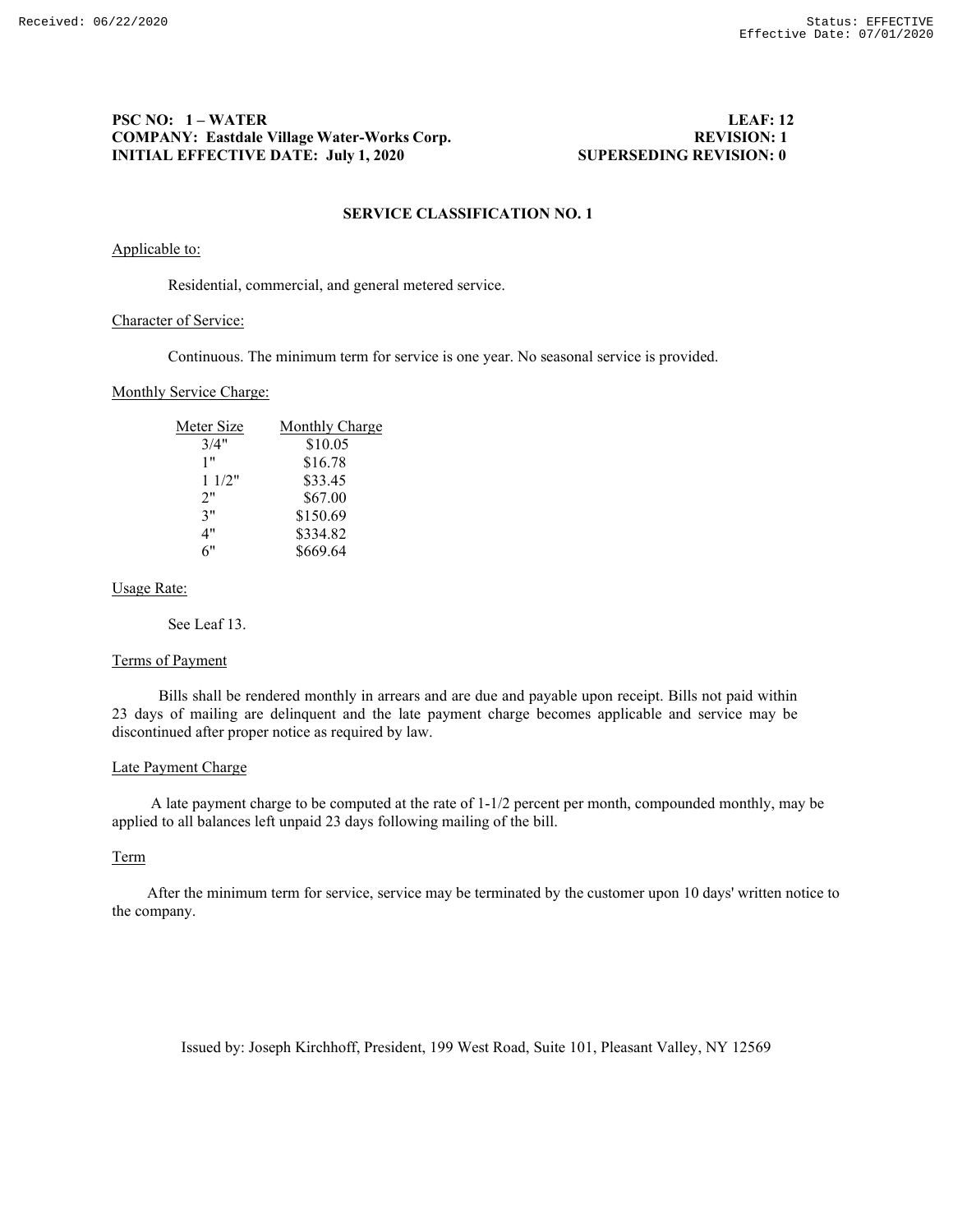# **PSC NO: 1 – WATER LEAF: 13 COMPANY: Eastdale Village Water-Works Corp. INITIAL EFFECTIVE DATE: July 1, 2020 SUPERSEDING REVISION: 0**

# SERVICE CLASSIFICATION NO. 1 (CON'T)

#### Usage Rate:

The initial usage rate is \$3.51/thousand gallons.

The rate will be the rate charged by the Town of Poughkeepsie plus 5% for non-revenue water.

Rate Charge  $$2.50/100$  cu. Ft. =  $$3.34/1,000$  gals<br>Plus  $$5\%$  for flushing a  $5\%$  for flushing and lost and unaccounted-for water Usage Rate to Metered Customers \$3.51

This rate will increase based upon the rate charged to Eastdale Village Water-Works Corp. by the Town of Poughkeepsie. If the rate applied by the Town of Poughkeepsie is changed, there may be a Purchased Water Adjustment charge per 1,000 gallons as shown on the Purchased Water Adjustment Statement contained in the tariff.

Customers will be notified of an increase in Poughkeepsie's metered rate and the resulting increase is the rate charged by the Company in their regular monthly bill within 60 days of the date the Company receives notice from Poughkeepsie and no later than the date the new rate is first billed.